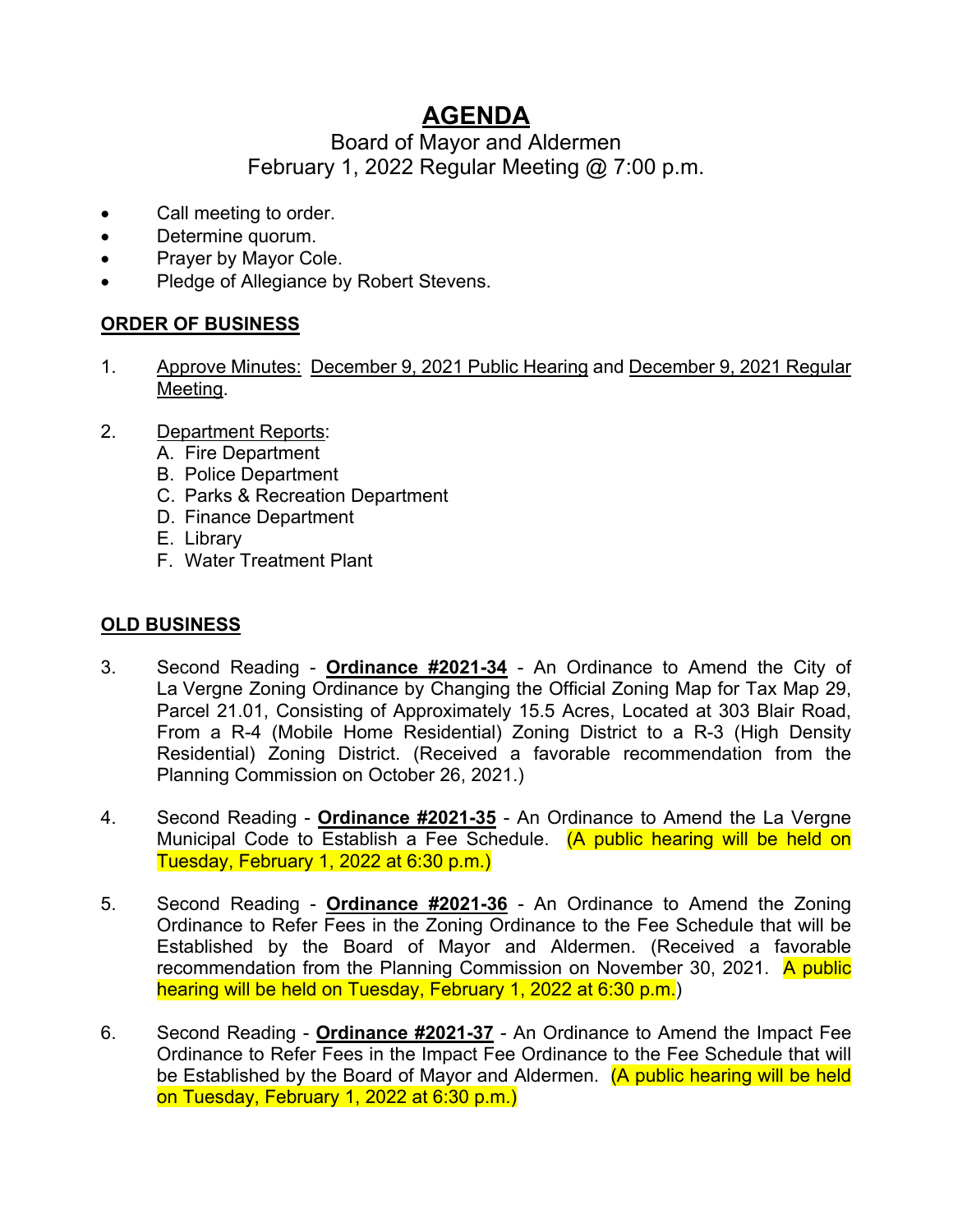**CONSENT AGENDA** (**All items under the Consent Agenda are deemed to be noncontroversial and routine in nature by the governing body. They will be approved by one motion of the governing body. The items on the Consent Agenda will not be discussed.)**

- 7. Consent Agenda Items:
	- A. Approve Special Provision Agreement Easement for 2019 Interceptor Sewer Line Improvements Project.
	- B. Approve Amendment to the 2021 League Facility User Agreement with the Rutherford County Crimson Tide Youth Football and Cheerleading League.
	- C. Approve Contract with Nashville Party Authority to Provide DJ Services for the Winter Formal Dance on February 5, 2022.
	- D. Ratify the Approval of a Memorandum of Understanding with Motlow State Community College for Fire Department Emergency Medical Technician Training.
	- E. Approve 2022 League Facility User Agreement with the Rutherford County Crimson Tide Youth Football and Cheerleading League.
	- F. Approve Use Agreement with Youth Incorporated for the 2022 In-Line Hockey League.
	- G. Approve Change Order #1 24" Water Line from Stones River Road to the Water Treatment Plant.
	- H. Approve Renewal of the Cooperation with Civilian Law Enforcement Officials Agreement with the Department of the Navy, Naval Surface Warfare Center for Equipment to be Used by the Police Department.
	- I. Approve Agreement for Engineering Services with CTI Engineers, Inc. for the Bain Drive Water and Sewer Line Relocation Project.
	- J. Approve a Dependent Eligibility Audit Services Agreement and a Business Associate Agreement with BMI Audit Services, LLC to conduct a Dependent Audit for the City of La Vergne.

#### **NEW BUSINESS**

- 8. First Reading **Ordinance #2022-01** An Ordinance to amend Title 15, Chapter 11, Section 15-1101 of the La Vergne Municipal Code Regarding the Driver Education Course.
- 9. First Reading **Ordinance #2022-02** An Ordinance to Amend Title 2, Chapter 3, Section 2-301 of the La Vergne Municipal Code Regarding the Membership of the Senior Citizens Advisory Committee.
- 10. First Reading **Ordinance #2022-03** An Ordinance to Amend the City of La Vergne Zoning Ordinance by Changing the Official Zoning Map for Tax Map 14, Parcel 48, Consisting of Approximately 0.78 Acres, Located at 441 Sand Hill Road, From an A (Agricultural) Zoning District to a R-3 (High Density Residential) Zoning District. (Received a favorable recommendation from the Planning Commission on December 28, 2021. A public hearing will be held on Tuesday, February 1, 2022 at 6:30 p.m.)